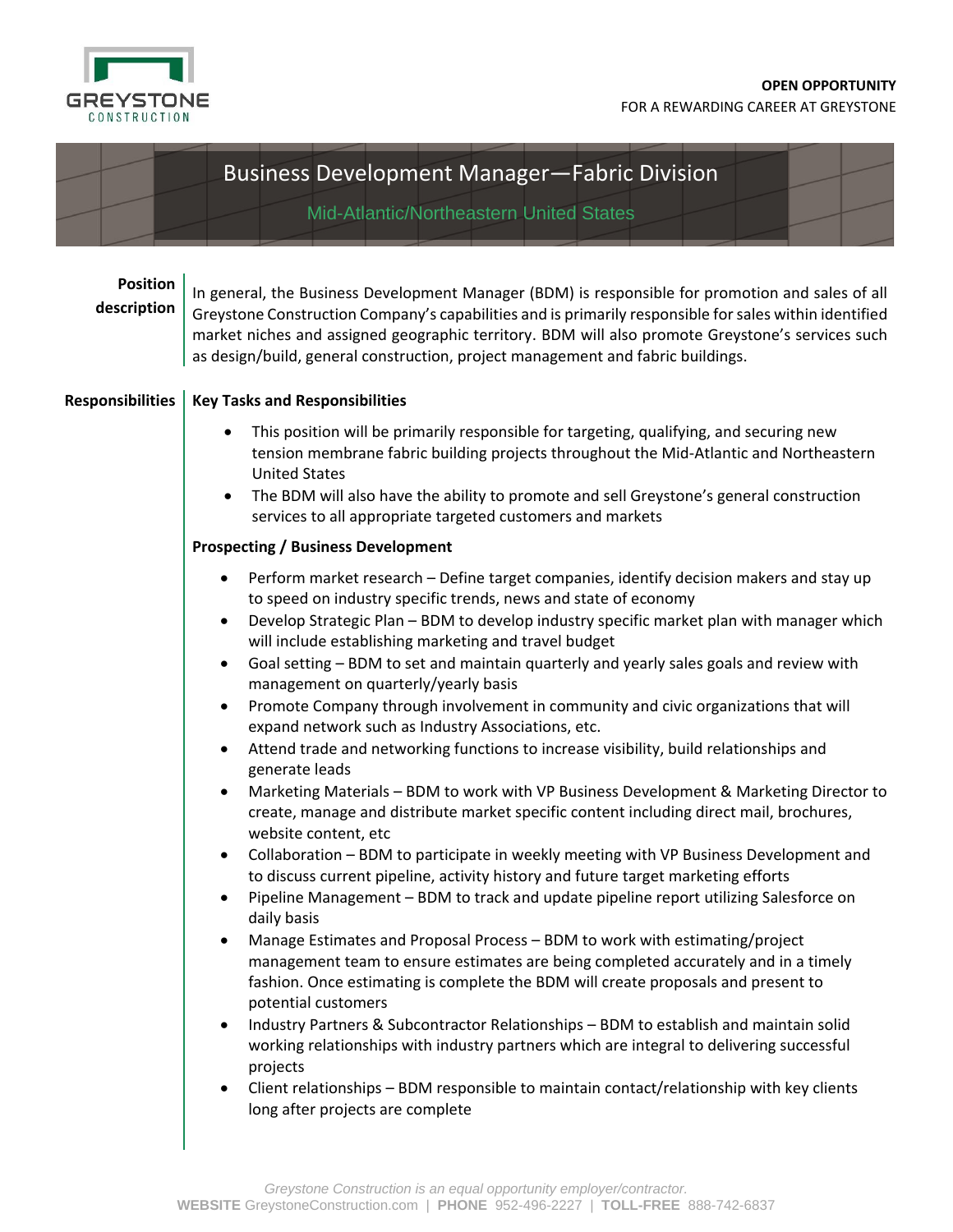|                       | <b>Relationship Management</b>                                                                                                                                                                                                                                                                                                                                                                                                                                                                               |
|-----------------------|--------------------------------------------------------------------------------------------------------------------------------------------------------------------------------------------------------------------------------------------------------------------------------------------------------------------------------------------------------------------------------------------------------------------------------------------------------------------------------------------------------------|
|                       | Build long lasting relationships with customers that are built upon trust and delivering<br>$\bullet$<br>results                                                                                                                                                                                                                                                                                                                                                                                             |
|                       | Constant contact with targeted markets utilizing phone, email, social media and face to face<br>$\bullet$<br>meetings                                                                                                                                                                                                                                                                                                                                                                                        |
|                       | Developing and maintaining strategic relationships and networks with key industry leaders,<br>$\bullet$<br>including private business, corporate, government, and A & E firms                                                                                                                                                                                                                                                                                                                                |
|                       | <b>Technology</b>                                                                                                                                                                                                                                                                                                                                                                                                                                                                                            |
|                       | Utilize appropriate business software including Salesforce, Microsoft Excel, Microsoft Word,<br>Microsoft Project and Microsoft Outlook<br>Salesforce - BDM to create market specific campaigns to track activities including keeping<br>$\bullet$<br>activity history up to date and setting up new task reminders<br>LinkedIn - BDM to work with Marketing Director to create a LinkedIn profile. BDM to<br>$\bullet$<br>become active in connecting with clients, potential clients and industry partners |
|                       | <b>Technical</b>                                                                                                                                                                                                                                                                                                                                                                                                                                                                                             |
|                       | Must be able to interpret architectural plans and shop drawings, land surveys, engineering<br>٠<br>reports and analyses                                                                                                                                                                                                                                                                                                                                                                                      |
|                       | Must have working knowledge of project scheduling techniques<br>$\bullet$<br>Must have knowledge of various prime contracts and subcontracts utilized by Greystone<br>$\bullet$<br><b>Construction Company</b><br>Must participate in project start up and close-out procedures<br>$\bullet$                                                                                                                                                                                                                 |
|                       | Ability to understand and satisfy the customer's insurance coverage and certification<br>$\bullet$<br>requirements                                                                                                                                                                                                                                                                                                                                                                                           |
|                       | Work to improve personal, technical, and supervisory skills through continuing education,<br>$\bullet$<br>training, or participation in professional organizations                                                                                                                                                                                                                                                                                                                                           |
| <b>Qualifications</b> | High School Diploma<br>$\bullet$                                                                                                                                                                                                                                                                                                                                                                                                                                                                             |
|                       | Minimum 4 years' experience in business-to-business sales, preferred with a building<br>$\bullet$<br>general contractor or building materials sales                                                                                                                                                                                                                                                                                                                                                          |
|                       | MUST be willing to travel 50-75% of the time                                                                                                                                                                                                                                                                                                                                                                                                                                                                 |
|                       | MUST be willing to attend meetings, conferences/tradeshows and networking events<br>٠<br>afterhours, evening and weekend commitments required                                                                                                                                                                                                                                                                                                                                                                |
|                       | Results-orientated with proven ability to organize, plan and prioritize work to meet<br>$\bullet$<br>deadlines                                                                                                                                                                                                                                                                                                                                                                                               |
|                       | Strong ability to coach, mentor and direct others; demonstrated skills in managing people<br>$\bullet$<br>and projects                                                                                                                                                                                                                                                                                                                                                                                       |
|                       | Able to apply sound judgment and problem-solving skills to complex projects and business<br>٠<br>challenges                                                                                                                                                                                                                                                                                                                                                                                                  |
|                       | Solid reputation for building excellent relationships with internal and external customers<br>٠<br>Preferably has existing network of established relationships with prospective clients in salt<br>$\bullet$<br>and sand, industrial or commercial construction markets                                                                                                                                                                                                                                     |
|                       | Excellent verbal, written, and presentation skills; communicates effectively with<br>٠<br>management, employees, customers, and vendors                                                                                                                                                                                                                                                                                                                                                                      |
|                       | High level of motivation, integrity, and commitment to team and customers<br>٠                                                                                                                                                                                                                                                                                                                                                                                                                               |